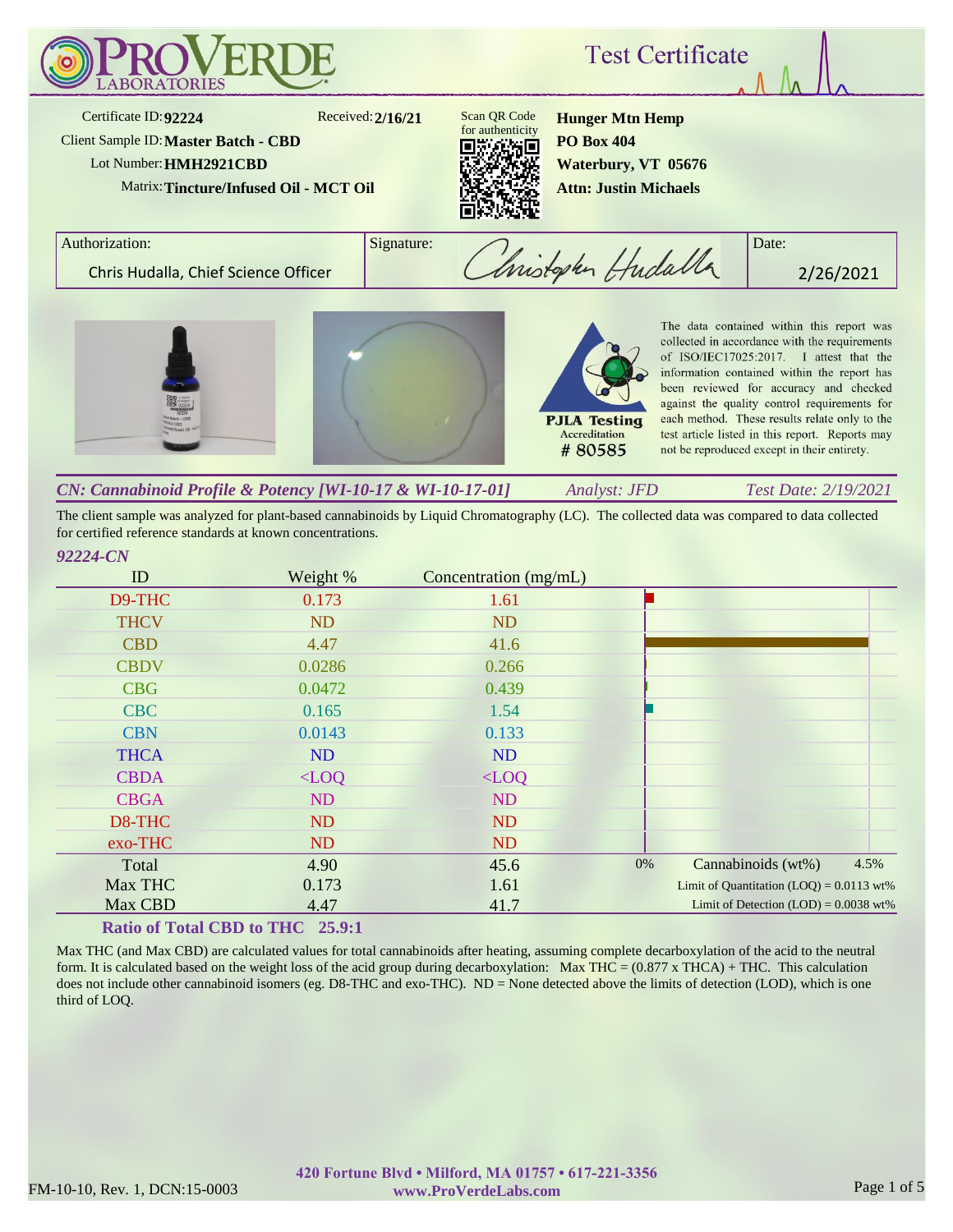|  | <b>HM: Heavy Metal Analysis [WI-10-13]</b> | <i>Analyst: CJS</i> | <b>Test Date: 2/20/2021</b> |
|--|--------------------------------------------|---------------------|-----------------------------|
|--|--------------------------------------------|---------------------|-----------------------------|

This test method was performed in accordance with the requirements of ISO/IEC 17025. These results relate only to the test article listed in this report. Reports may not be reproduced except in their entirety.

| 92224-HM       |         |                                     |      |     | Use Limits <sup>2</sup> ( $\mu$ g/kg) |               |
|----------------|---------|-------------------------------------|------|-----|---------------------------------------|---------------|
| Symbol         | Metal   | Conc. $\frac{1}{\mu}$ ( $\mu$ g/kg) | RL   | All | Ingestion                             | <b>Status</b> |
| As             | Arsenic | ND                                  | 50.0 | 200 | 1,500                                 | <b>PASS</b>   |
| C <sub>d</sub> | Cadmium | ND                                  | 50.0 | 200 | 500                                   | <b>PASS</b>   |
| Hg             | Mercury | ND                                  | 50.0 | 100 | 1,500                                 | <b>PASS</b>   |
| Pb             | Lead    | ND                                  | 50.0 | 500 | 1,000                                 | <b>PASS</b>   |

1) ND = None detected above the indicated Reporting Limit (RL)

2) MA Dept. of Public Health: Protocol for MMJ and MIPS, Exhibit 4(a) for all products.

3) USP exposure limits based on daily oral dosing of 1g of concentrate for a 110 lb person.

| <b>MB1: Microbiological Contaminants [WI-10-09]</b> | Analyst: MM | <b>Test Date: 2/22/2021</b> |
|-----------------------------------------------------|-------------|-----------------------------|
|-----------------------------------------------------|-------------|-----------------------------|

This test method was performed in accordance with the requirements of ISO/IEC 17025. These results relate only to the test article listed in this report. Reports may not be reproduced except in their entirety.

### *92224-MB1*

| Symbol | Analysis                                       | <b>Results</b> | Units    | Limit           | <b>Status</b> |
|--------|------------------------------------------------|----------------|----------|-----------------|---------------|
| AC     | <b>Total Aerobic Bacterial Count</b>           | <100           | $CFU/\g$ | $100,000$ CFU/g | <b>PASS</b>   |
| CC.    | <b>Total Coliform Bacterial Count</b>          | <100           | CFU/g    | $1,000$ CFU/g   | <b>PASS</b>   |
| EB     | <b>Total Bile Tolerant Gram Negative Count</b> | <100           | $CFU/\g$ | $1,000$ CFU/g   | <b>PASS</b>   |
| YM     | Total Yeast & Mold                             | <100           | CFU/g    | $10,000$ CFU/g  | <b>PASS</b>   |

Recommended limits established by the American Herbal Pharmacopoeia (AHP) monograph for Cannabis Inflorescence [2013], for consumable botanical products, including processed and unprocessed cannabis materials, and solvent-based extracts. Note: All recorded Microbiological tests are within the established limits.

|  | <b>MB2: Pathogenic Bacterial Contaminants [WI-10-10]</b> | Analyst: MM | Test Date: 2/23/2021 |
|--|----------------------------------------------------------|-------------|----------------------|
|--|----------------------------------------------------------|-------------|----------------------|

This test method was performed in accordance with the requirements of ISO/IEC 17025. These results relate only to the test article listed in this report. Reports may not be reproduced except in their entirety.

#### *92224-MB2*

| Test ID    | <b>Analysis</b>  | <b>Results</b> | Units     | $Limits*$    | <b>Status</b> |
|------------|------------------|----------------|-----------|--------------|---------------|
| 92224-ECPT | E. coli $(0157)$ | Negative       | NA.       | Non Detected | <b>PASS</b>   |
| 92224-SPT  | Salmonella       | Negative       | <b>NA</b> | Non Detected | <b>PASS</b>   |

Note: All recorded pathogenic bacteria tests passed.

| <b>MY: Mycotoxin Testing [WI-10-05]</b> | Analyst: SLC | <i>Test Date: 2/20/2021</i> |
|-----------------------------------------|--------------|-----------------------------|
|                                         |              |                             |

This test method was performed in accordance with the requirements of ISO/IEC 17025. These results relate only to the test article listed in this report. Reports may not be reproduced except in their entirety.

#### *92224-MY*

| Test ID          | Date      | <b>Results</b> | <b>MDL</b> | Limits                           | $Status*$   |  |
|------------------|-----------|----------------|------------|----------------------------------|-------------|--|
| Total Aflatoxin  | 2/20/2021 | < MDL          | 2 ppb      | $\langle 20 \text{ ppb} \rangle$ | <b>PASS</b> |  |
| Total Ochratoxin | 2/20/2021 | $<$ MDL        | 3 ppb      | $\langle 20 \text{ ppb} \rangle$ | <b>PASS</b> |  |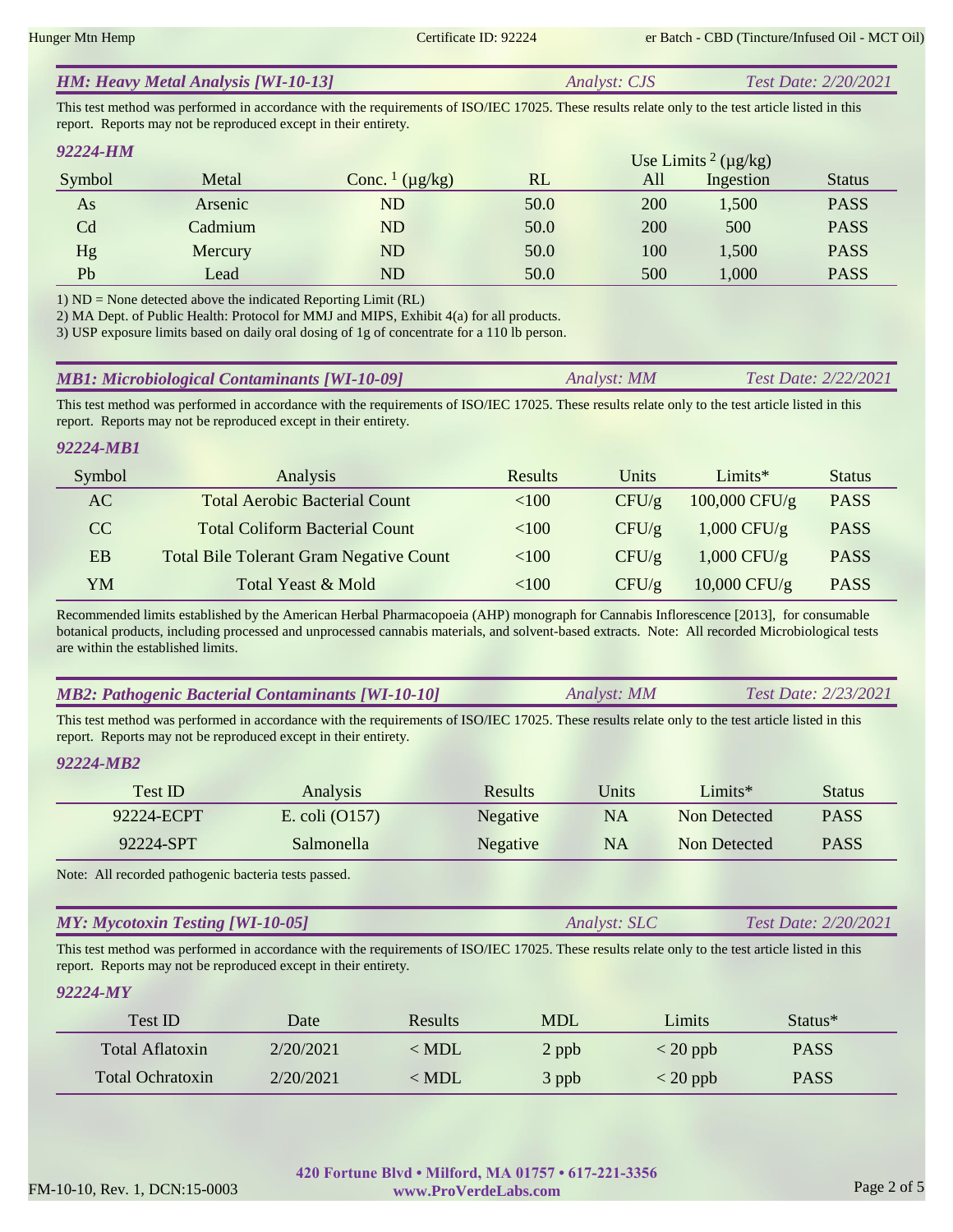| <b>PST: Pesticide Analysis [WI-10-11]</b> | <i>Analyst: CJS</i> | Test Date: 2/23/2021 |
|-------------------------------------------|---------------------|----------------------|
|                                           |                     |                      |

The client sample was analyzed for pesticides using Liquid Chromatography with Mass Spectrometric detection (LC/MS/MS). The method used for sample prep was based on the European method for pesticide analysis (EN 15662).

#### *92224-PST*

| Analyte            | <b>CAS</b>    | Result    | Units | <b>LLD</b> | Limits (ppb) | <b>Status</b> |
|--------------------|---------------|-----------|-------|------------|--------------|---------------|
| Abamectin          | 71751-41-2    | ND        | ppb   | 0.20       | 10           | <b>PASS</b>   |
| Spinosad           | 168316-95-8   | ND        | ppb   | 0.10       | 10           | <b>PASS</b>   |
| Pyrethrin          | 8003-34-7     | ND        | ppb   | 0.10       | 10           | <b>PASS</b>   |
| Trifloxystrobin    | 141517-21-7   | ND        | ppb   | 0.10       | 100          | <b>PASS</b>   |
| Spirotetramat      | 203313-25-1   | ND        | ppb   | 0.10       | 100          | <b>PASS</b>   |
| Spiromesifen       | 283594-90-1   | ND        | ppb   | 0.10       | 100          | <b>PASS</b>   |
| Piperonyl butoxide | $51-03-6$     | ND        | ppb   | 0.10       | 3000         | <b>PASS</b>   |
| Paclobutrazol      | 76738-62-0    | ND        | ppb   | 0.10       | 10           | <b>PASS</b>   |
| Myclobutanil       | 88671-89-0    | ND        | ppb   | 0.10       | 100          | <b>PASS</b>   |
| Imidacloprid       | 138261-41-3   | ND        | ppb   | 0.10       | 5000         | <b>PASS</b>   |
| Imazalil           | 35554-44-0    | ND        | ppb   | 0.10       | 10           | <b>PASS</b>   |
| Fenoxycarb         | 72490-01-8    | ND        | ppb   | 0.10       | 10           | <b>PASS</b>   |
| Etoxazole          | 153233-91-1   | ND        | ppb   | 0.10       | 100          | <b>PASS</b>   |
| <b>Dichlorvos</b>  | $62 - 73 - 7$ | ND        | ppb   | 3.00       | 10           | <b>PASS</b>   |
| Cyfluthrin         | 68359-37-5    | ND        | ppb   | 0.50       | 2000         | <b>PASS</b>   |
| <b>Bifenthrin</b>  | 82657-04-3    | ND        | ppb   | 0.20       | 3000         | <b>PASS</b>   |
| <b>Bifenazate</b>  | 149877-41-8   | <b>ND</b> | ppb   | 0.10       | 100          | <b>PASS</b>   |
| Azoxystrobin       | 131860-33-8   | ND        | ppb   | 0.10       | 100          | <b>PASS</b>   |

\* Testing limits established by the Massachusetts Department of Public Health, Protocol for Sampling and Analysis of Finished Medical Marijuana Products and Marijuana-Infused Products for Massachusetts Registered Medical Marijuana Dispensaries, Exhibit 5. ND indicates "none detected" above the lower limit of detection (LLD). Analytes marked with (\*) indicate analytes for which no recovery was observed for a pre-spiked matrix sample due to matrix interference.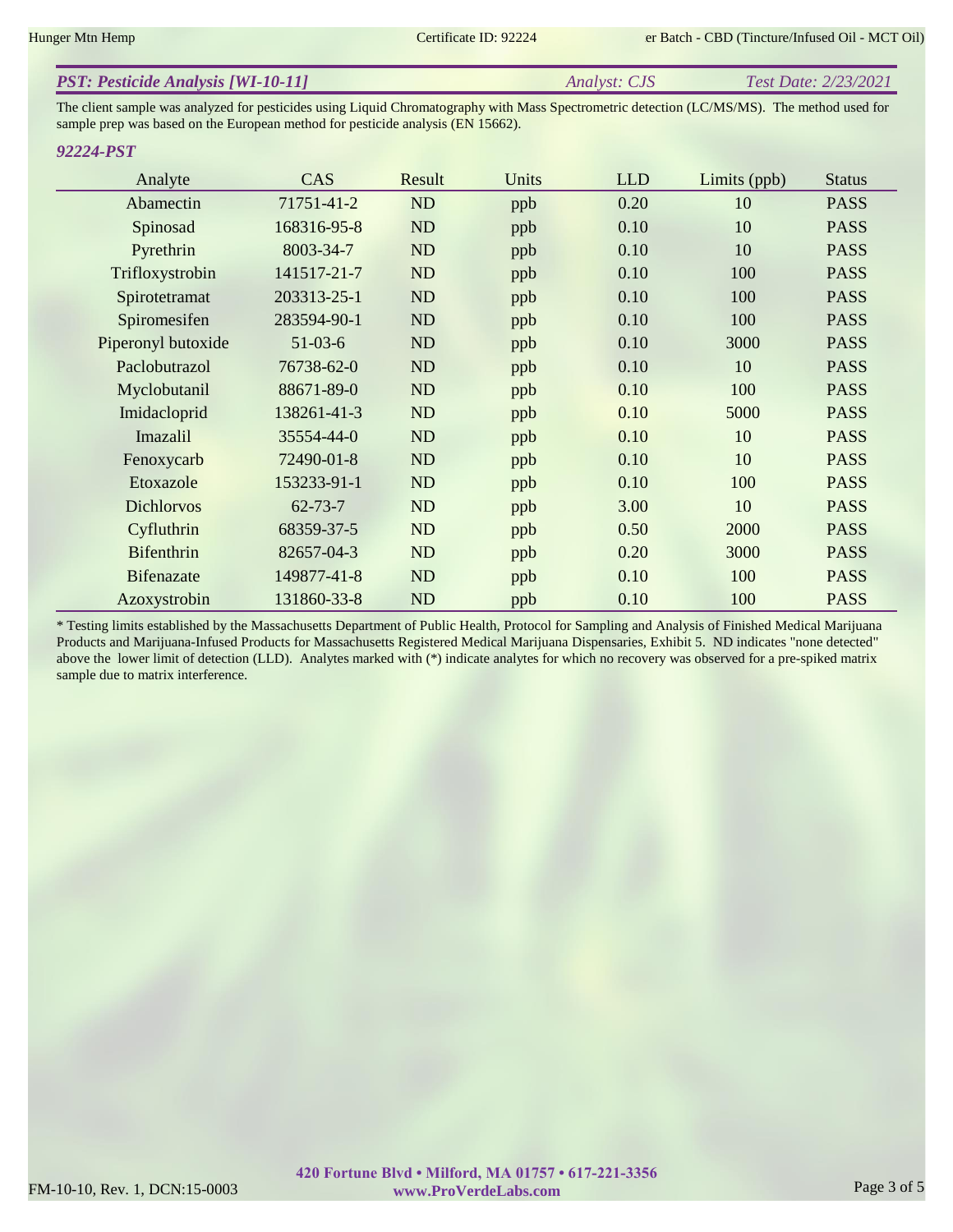#### *Analyst: AEG Test Date: 2/20/2021 TP: Terpenes Profile [WI-10-27]*

Client sample analysis was performed using full evaporative technique (FET) headspace sample delivery and gas chromatographic (GC) compound separation. A combination of flame ionization detection (FID) and/or mass spectrometric (MS) detection with mass spectral confirmation against the National Institute of Standards and Technology (NIST) Mass Spectral Database, Revision 2017 were used. Chromatographic and/or mass spectral data were processed by quantitatively comparing the analytical peak areas against calibration curves prepared from certified reference standards.

#### *92224-TP*

| Compound            | CAS            | Conc. $(wt\%)$ | Conc. (ppm) | <b>Qualitative Profile</b> |
|---------------------|----------------|----------------|-------------|----------------------------|
| alpha-pinene        | 80-56-8        | 0.0058         | 57.8        |                            |
| camphene            | 79-92-5        | $<\!\!RL$      | $<\!\!RL$   |                            |
| sabinene*           | 3387-41-5      | ND             | ND          |                            |
| beta-myrcene        | 123-35-3       | 0.0201         | 201         |                            |
| beta-pinene         | 127-91-3       | 0.0033         | 32.6        |                            |
| alpha-phellandrene  | 99-83-2        | ND             | $\rm ND$    |                            |
| delta-3-carene      | 13466-78-9     | ND             | $\rm ND$    |                            |
| alpha-terpinene     | 99-86-5        | $\rm ND$       | ND          |                            |
| alpha-ocimene       | 502-99-8       | $\rm ND$       | $\rm ND$    |                            |
| D-limonene          | 138-86-3       | 0.0066         | 66.4        |                            |
| p-cymene            | 99-87-6        | $<\!\!RL$      | $<\!\!RL$   |                            |
| cis-beta-ocimene    | 3338-55-4      | 0.0011         | 10.6        |                            |
| eucalyptol          | 470-82-6       | 0.0007         | 6.87        |                            |
| gamma-terpinene     | 99-85-4        | $<\!\!RL$      | $<\!\!RL$   |                            |
| terpinolene         | 586-62-9       | 0.0009         | 9.36        |                            |
| linalool            | 78-70-6        | 0.0007         | 6.61        |                            |
| L-fenchone*         | 7787-20-4      | $<$ RL         | $<\!\!RL$   |                            |
| isopulegol          | 89-79-2        | ND             | ND          |                            |
| menthol*            | 89-78-1        | ND             | ND          |                            |
| geraniol            | $106 - 24 - 1$ | ND             | ND          |                            |
| beta-caryophyllene  | $87 - 44 - 5$  | 0.0456         | 456         |                            |
| alpha-humulene      | 6753-98-6      | 0.0140         | 140         |                            |
| cis-nerolidol       | 3790-78-1      | $\rm ND$       | ND          |                            |
| trans-nerolidol     | 40716-66-3     | $\rm ND$       | $\rm ND$    |                            |
| guaiol              | 489-86-1       | $<\!\!RL$      | $<\!\!RL$   |                            |
| caryophyllene oxide | 1139-30-6      | $\mathbf{ND}$  | ND          |                            |
| alpha-bisabolol     | 23089-26-1     | ND             | $\rm ND$    |                            |
|                     |                |                | ppm         | 250.00<br>500.00<br>0.00   |

#### Total Terpene: 0.1 wt%

\* Certified reference standard not available for this compound. Concentration is estimated using the response factor from alpha-pinene. ND = None Detected. RL = Reporting Limit of 5 ppm.